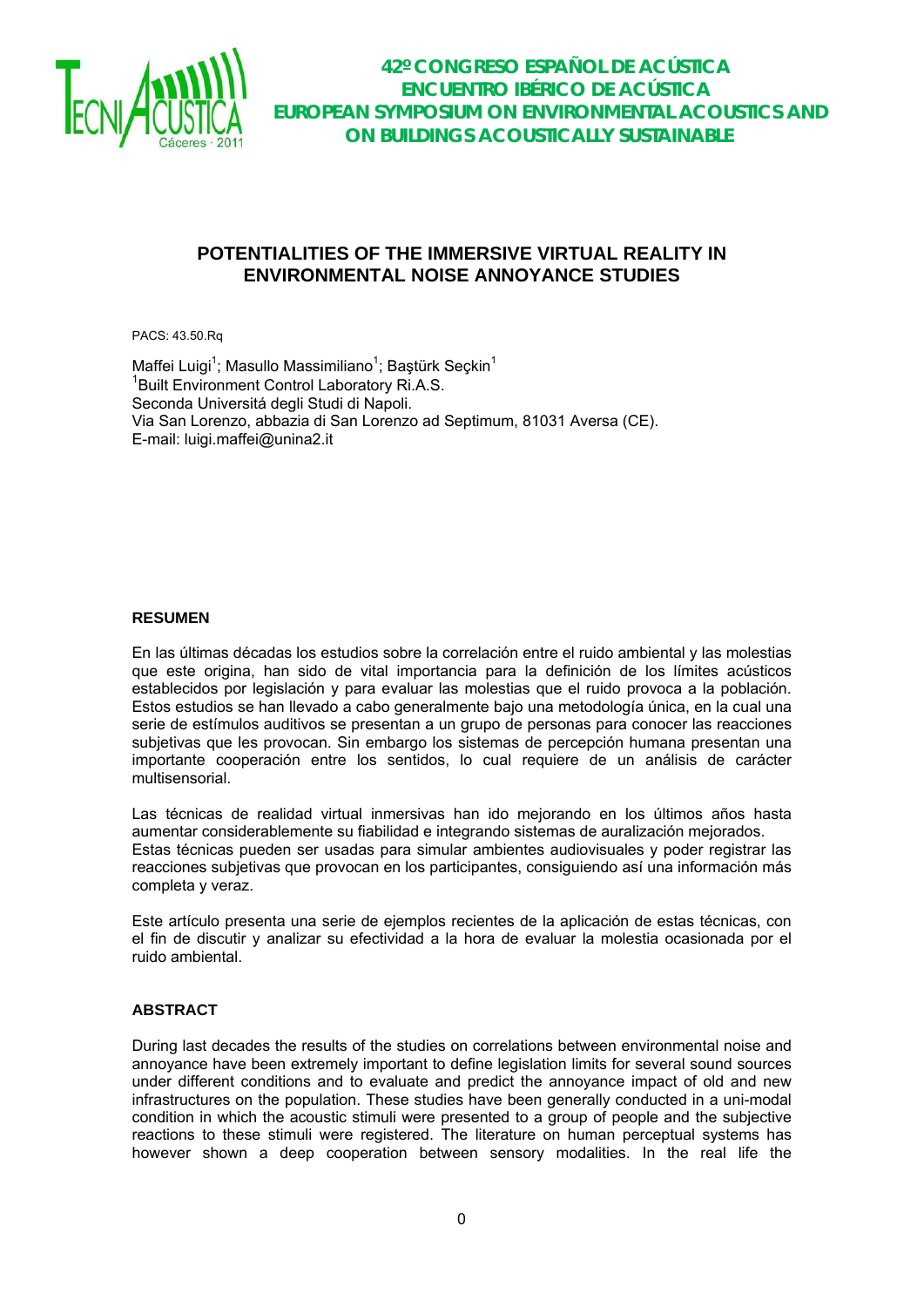

multisensory information is integrated by people in such a way that the reaction or perceived annoyance could be not as expected.

The Immersive Virtual Reality (IVR) techniques have recently increased their reliability: the welldeveloped visual representation have been integrated with auralization systems that have been improved obtaining more convincing audio presentations. These techniques can be then used to simulate the environment and to register the reaction of a sample of population under, at least, bi-modal (audio-visual) stimuli obtaining more and deeper information.

In this paper are presented recent example of applications of the IVR for the definition of environmental noise annoyance and the potentialities of the techniques for future development are discussed.

### **INTRODUCTION**

The researches to comprehend the specific effects (auditory and extra-auditory effects) of noise on people, constituted the scientific base to determine cause-effect correlations of the noise on the human health. Moreover when it consider the case of environmental noise the specific effects of noise exposure are considered in terms of a nonspecific effect called generally as "noise annoyance". The noise annoyance is widely accepted to be the most important effect of environmental noise pollution as well as the sleep disturbance [1, 2, 3]. The scientific researches as well as the international and national regulation efforts were focused on measurement and prediction of environmental noise levels and on its influence on noise annoyance and sleep disturbance.

The results of these researches were carried out by means of large social surveys [4] where were investigated the annoyance contribution of different types of transportation noise sources (road traffic noise, railway noise, aircraft noise and industry noise) on residents living around these infrastructures. The answers of the population in the social survey were then interpreted in terms of relations between percentage of noise annoyed people and sound equivalent levels. The results of these studies has carried out a set of dose response curves for different category of annoyed people, and noise sources led to determine cut off values used to identify noise limits levels. These criterions were then largely accepted by experts and now they are the main basis of the European Noise Directive 2002/49/EC [5].

Nevertheless, noise annoyance is a multi-faceted concept where the psychosocial factors play a role on noise annoyance as well as the noise level [6]. Variations in noise annoyance differ from one community to other due to these psychosocial factors [7, 8]. Standard relationships and models, not considering the complex interactions that occur when people hear sounds - *sounds recall memories and previous experiences trigger a multisensory processing which leads to identification of the source, finally form judgments as a function of the context in which the sound is heard* - , can mislead the noise impact assessment when it is applied to different contexts, to different communities [9].

The mentioned complex interactions in auditory experiences, occurs in both two ways of environmental perception; concept-driven (top-down) [10] and data-driven (bottom-up) [11] perceptive processes. Concept-driven perception happens when experience and expectations guide the interpretation of sensory information. The influence of psychosocial factors on noise annoyance is a consequence of this. On the other hand data-driven perception happens when the sensory information guides its own interpretation. The physical context is the important point on this case, because of the coexistence of complex sensory information – via different modalities – for a specific sound event. Humans acquire information in parallel along separate channels and this multisensory information is converged to create a single coherent and robust perception [12].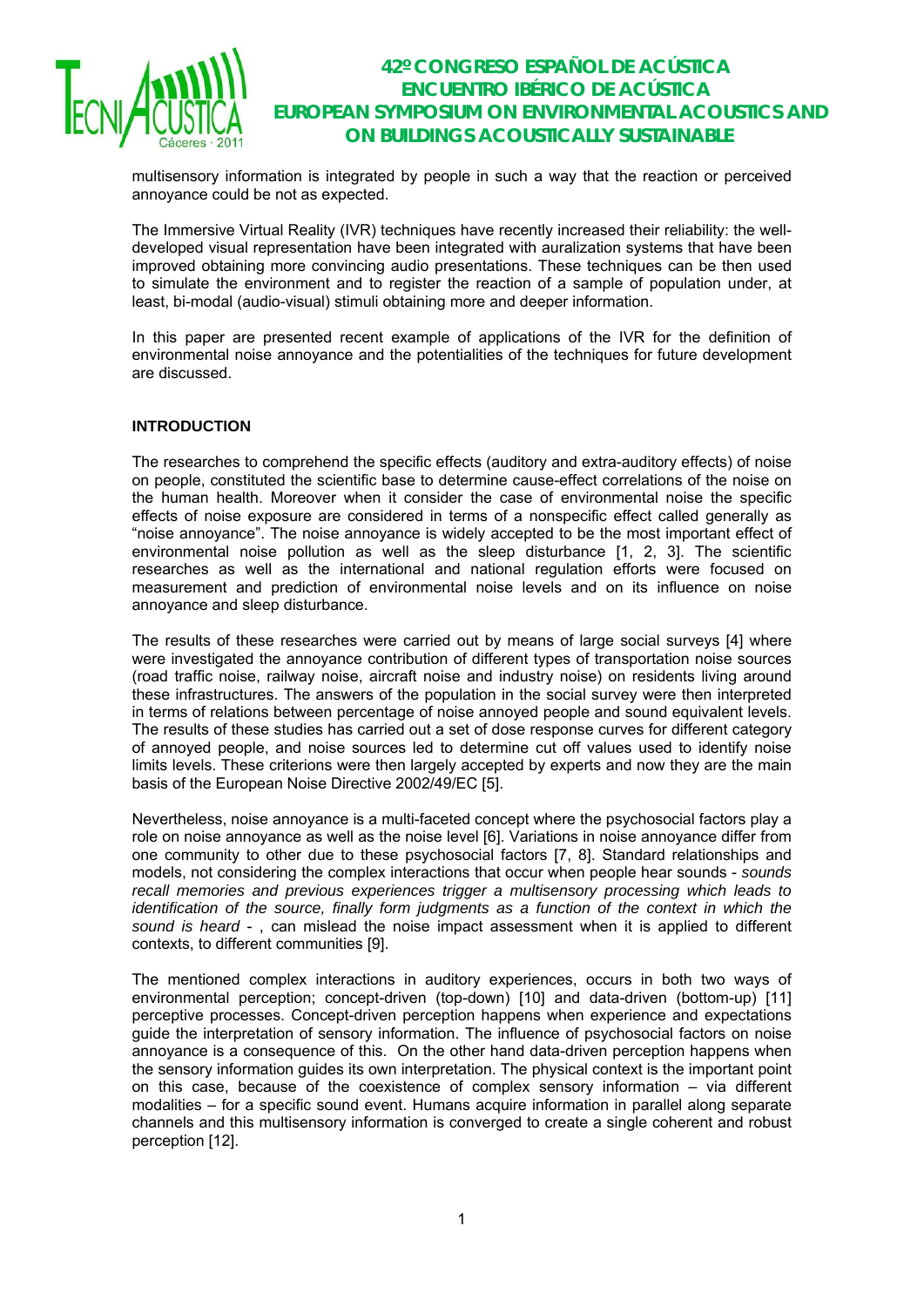



**Figure 1.** General scheme of environmental perception.

Various recent studies have shown the influence of different non-acoustic stimuli on the sonic environments assessment [13-15]. Thus ecological assessment of sound environments should take into account the variability among different communities or group of people exposed to noise and also the multisensory and interdependent nature of human perception.

Extensive social surveys taking place in real life settings offer an advantage in order to achieve this objective. However they are expensive, time-consuming and not applicable to assess future scenarios (new projects). For this reason, new methods are usually preferred for investigation in laboratory conditions. The settings can be prepared in two ways; preparing a physical stage that represents real life which can be named as simulator, or preparing a virtual stage (virtual environment) in order to display the scenario through a computer interface. These laboratory tests should stimulate the listeners' feelings and emotions (such as pleasantness, excitement, contentment) in order to have realistic reactions to the sonic simulated environment. In other words by these methods the sound and the complex environment are experienced together [16].

Simulators usually offer more realistic experiments but they are expensive and generally suitable to represent indoor conditions like living room or a vehicle cabin [17, 18]. On the other hand, virtual stages are relatively cheap and fully customizable for any kind of experimental need. There are several efforts in order to enhance conventional laboratory listening tests and achieve a satisfactory virtual stage [19-22], however they offer limited interaction with environment and usually limited immersion with only a static representation (images/photos) of the environment. Besides, high-end immersive virtual reality (IVR) systems offer satisfactory realism through high quality display and high level of interaction. The potentiality of various types of virtual reality systems in acoustics related studies is under study. Virtual reality systems can be utilized for dissemination of the results of noise maps [23], soundscape design and urban planning [15, 24-27].

In this paper it is aimed to present an overview of the technique, the actual applications and of the potentiality of the Immersive Virtual Reality use for the definition of environmental noise annoyance.

### **VIRTUAL REALITY**

The term 'Virtual Reality' (VR) is defined in many ways since it serves wide range of activities. Recent developments in both hardware and software technologies supporting accurate and user friendly virtual reality systems, let various professions to use VR as an operational tool. Nowadays, VR systems are in the phase of adaptation to complex professional computations to give wanted outputs in real time. They are gaining a seat in our living rooms as well. Consequently the term has gained a broader definition; VR is an environment generated in the computer, which the user can operate and interact with in real time. A contemporary and more specific definition of virtual reality (and closer to IVR) is given by Burdea et al. [28], "Virtual Reality is a high-end user-computer interface that involves real time simulation and interactions through multiple sensorial channels, these sensorial modalities are visual, auditory, tactile, smell and taste". Immersive virtual reality systems employ various output devices (effectors) in order to reproduce full spectrum of sensory information.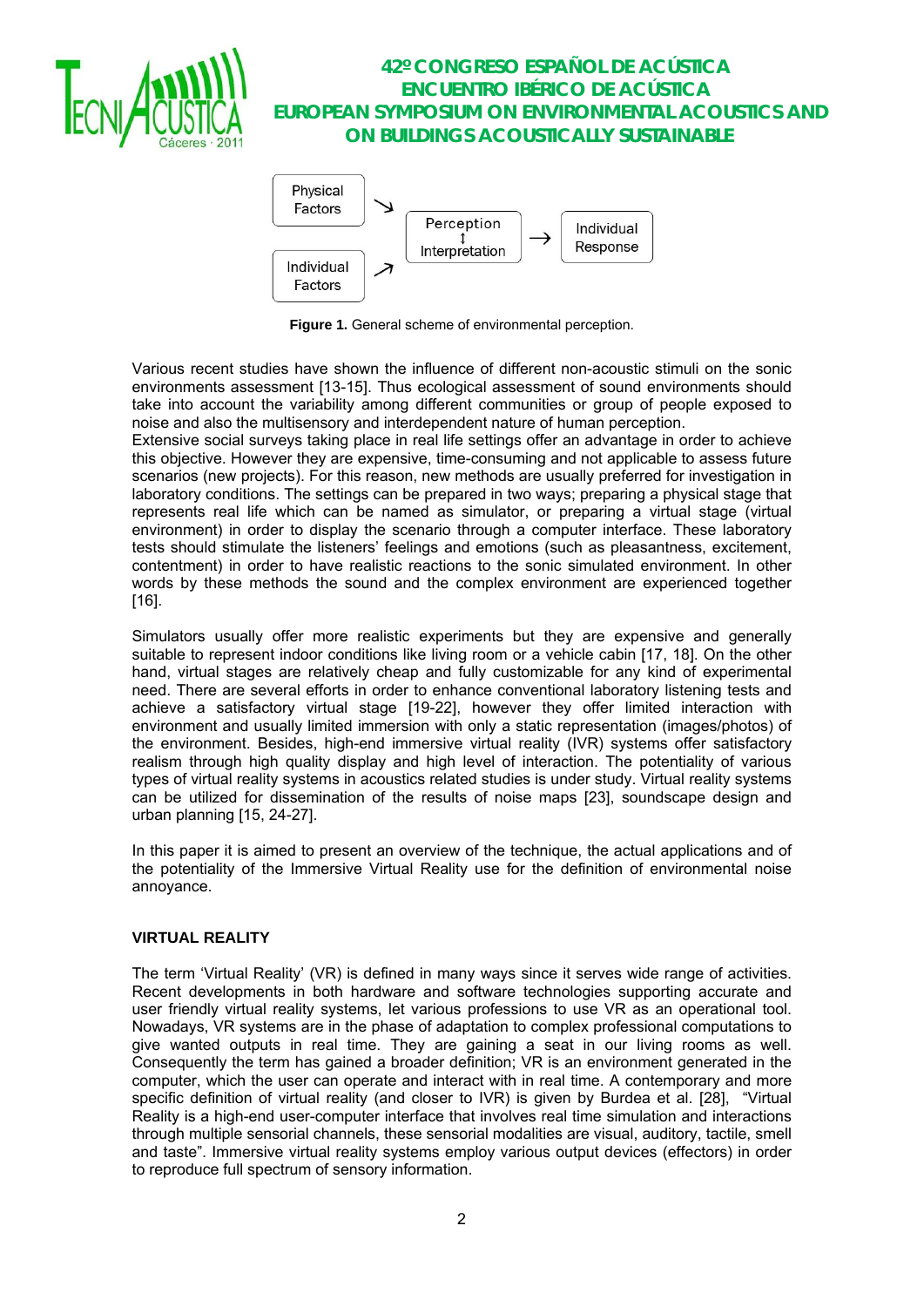



**Figure 2.** Range of possible input (sensors) and output (effectors) devices for a IVR system (adapted, Biocca&Delaney,1995) [29].

With a system approach, the designed virtual reality environment is presented through various user-computer interfaces covering all five sensory channels (visual, auditory, tactile, smell, taste), the VR user is immersed with VR stimulation and reacts immediately in different manners; looks, navigates and interacts with movement (body movement), makes sound and speaks (voice) and his body performs physical changes like increased respiratory rate, hemodynamic response (change in blood flow), electrical conductance of the skin, etc.(autonomic response). These reactions are captured by appropriate sensor in order to send input to the VR workstation. The VR workstation interprets the input according to the interaction design of the virtual environment, process and sends the resulting virtual environment information to the sensory interfaces (effectors) of the VR system in real-time.

Recent developments in both hardware and software technologies let us to adapt VR systems to complex professional computations to give wanted outputs in real time through sensory channels. There is a wide range of effector and sensor hardware offering different levels of immersion and usage for these operations. The visual interfaces are the most advanced effectors of VR systems; they are supposed to provide images to the human eye that is "indistinguishable from that experienced in reality in terms of quality, update rate, and extent". Head mounted displays and CAVE systems are the most accurate and famous interfaces. Audio interfaces are generally simpler like headphones but also there are multiple loudspeaker systems like in ambisonic systems which are more accurate and expensive. Haptics means both force feedback (simulating object hardness, weight, and inertia) and tactile feedback (simulating surface contact geometry, smoothness, slippage, and temperature). Despite the recent research efforts on haptics interfaces, it is behind the maturity of video and audio interfaces. There are force feedback gloves and new attempts to have non-contact tactile interfaces. Smell and taste are usually considered together as chemical senses and there are very few prototypes of these interfaces. On the other hand, various sensors are being used in order to capture reactions of the VR user. The whole body movements of user is generally captured with optical trackers, in order to have a realistic visual output eye movement is captured with eye trackers. In addition to this, speech recognition systems can be used to command or communicate with other elements of the virtual environment.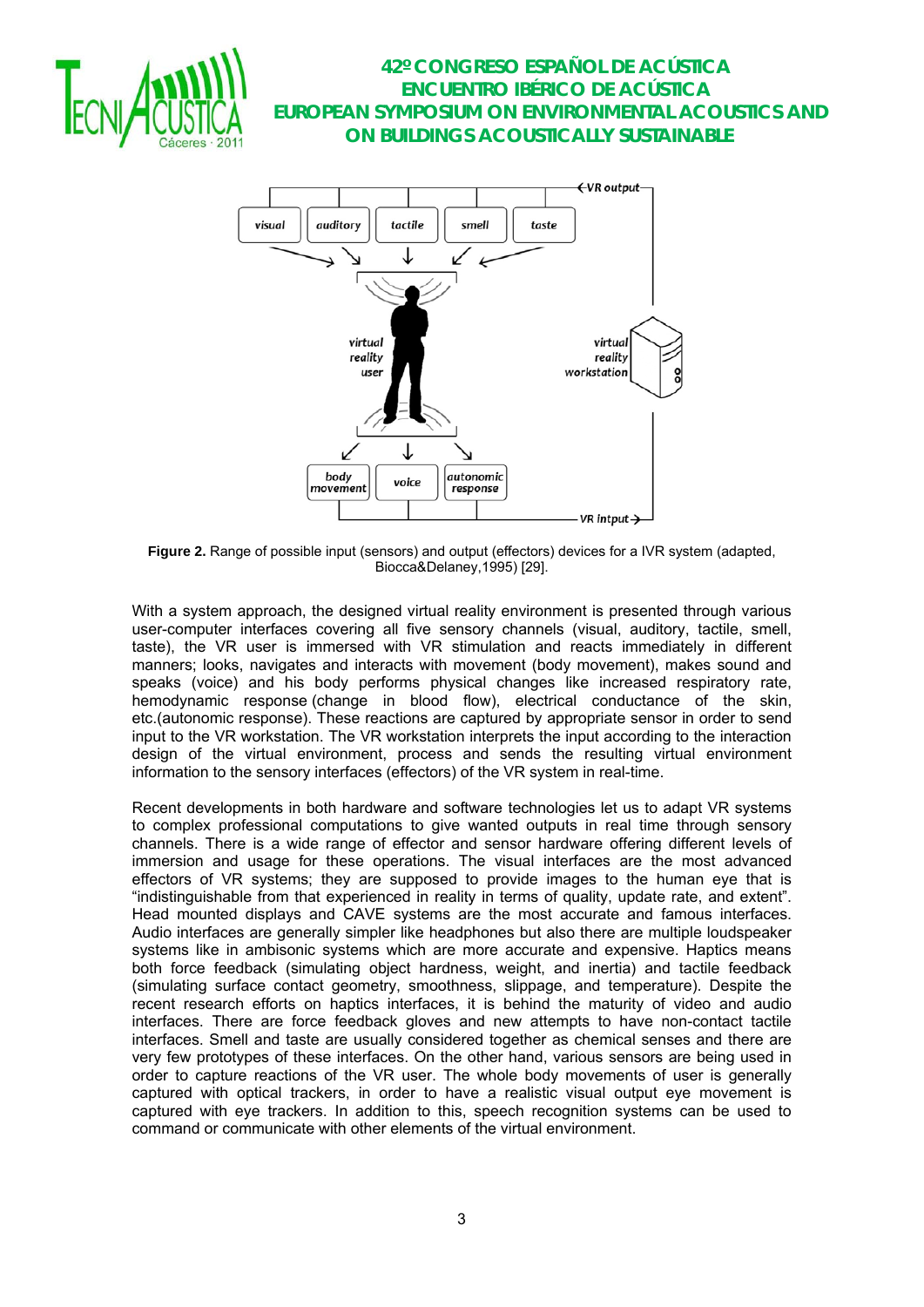



**Figure 3.** a)HMD-nVisor SX 60 (CSVR Second University of Naples), b)CAVE system (RWTH Aachen University), c)CyberForce haptic hand [30], d) non-contact haptic system [31], e) olfactory effector [32] f) PPT X optical tracking [33], g) ViewPoint EyeTracker [34]

#### **AURALIZATION**

Realistic audio representation is important in the immersive virtual environment applications as it enhance the sense of immersion and spatiality. For this reason auralization, defined by Vorländer as "the technique of creating audible sound file from numerical (simulated, measured, or synthesized) data" [35], is particularly important to obtain convincing spatialized audio for VR applications. Since late 1960's there are efforts to create computer models for auralization. Today there are a few commercial auralization software widely used in this field, however most of the developed software and the research behind are focused on indoor auralization. Hence outdoor auralization is still underdeveloped. Furthermore, VR applications require higher update rates in auralization systems in order to obtain real-time interaction. But because of the computational shortcomings most of the existing systems are based on offline auralization techniques.



**Figure 4.** Basic auralization flowchart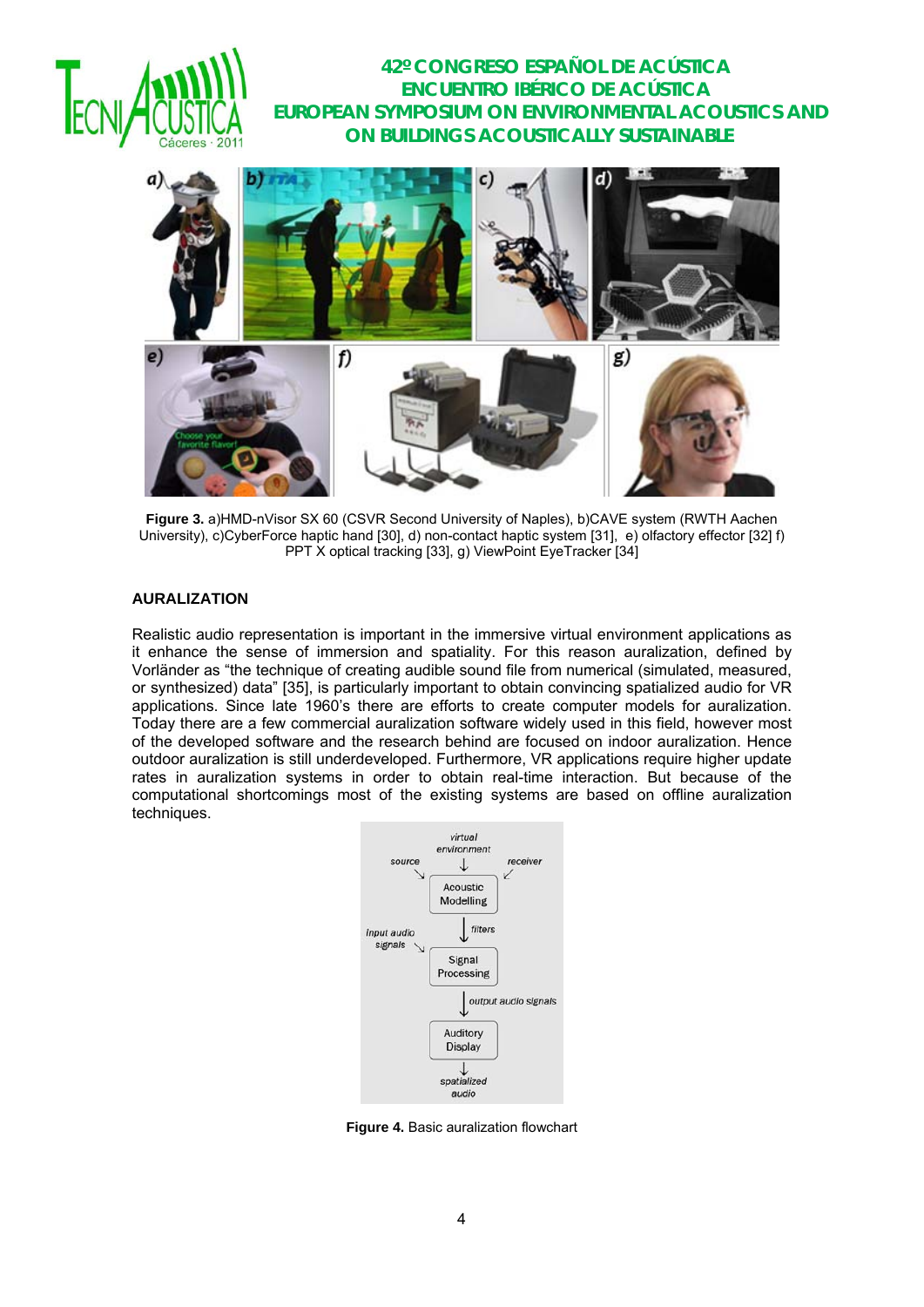

However, scientific research is recently engaged in improving the outdoor auralization systems, optimizing complexity of audio rendering and obtaining more convincing audio representation in real-time.

One of the most advanced acoustic simulation systems for room acoustics is developed in Institute of Technical Acoustics, RWTH Aachen University and it is called RAVEN (Room Acoustics for Virtual ENvironments) [36]. RAVEN is hybrid room acoustics simulation software that combines a deterministic image source method with a stochastic ray-tracing algorithm in order to compute high quality room impulse responses on a physical basis. The most important feature of the RAVEN system is that it is capable of on-line auralization letting free scene interaction; sound sources and receivers can move freely in virtual environment and the geometry of virtual environment can be manipulated during runtime without any limitation in real-time auralization process.

On the other hand, outdoor auralization methods are currently being developed. In order to lower computational load of auralization for complex outdoor environments with relatively higher number of sources and higher level of interaction, perceptually plausible resulting sounds are usually aimed rather than physically correct results, in outdoor auralization processes. For this reason outdoor auralization efforts put special emphasis on human auditory perception phenomena and benefit from limits in our auditory perception and localization accuracy. Tsingos et al. [37] introduced a dynamic perceptual culling and spatial clustering method of sound sources. His method dynamically eliminates inaudible sound sources and groups the remaining audible sources in order to process each group as one single sound source. This method significantly reduces the computational cost of auralization process.

Traffic Noise Synthesizer (TNS) is another method of outdoor auralization which was presented by Head Acoustics [24]. TNS is focused on auralization of traffic noise as a function of vehicle type and driving conditions within a traffic scenario. It creates synthetically every (near field) sound of each vehicle and sums up contributions of all vehicles to obtain resulting traffic noise and lets user to listen to results at desired positions around the virtual road.

Metropolis project, an inter-disciplinary study carried out by Trinity College Dublin, presented another outdoor auralization method for dissemination of noise maps by making them audible [23]. The developed system dynamically filters a source audio that represents the background noise of the environment, according to the pre-computed noise maps. The filtering process continuously updates the input levels from noise map respect to the position of the user, breaks the source signal into four separate octave frequency bands centered at 500, 1000, 2000 and 4000Hz, applies the dynamic filter of corresponding position and sums up separate bands in order to reproduce auralized sound. Additionally, other single sound sources such as footsteps and character conversations address certain listener expectations adding to the level of immersion of the virtual environment. These point sources are auralized with general approach as sound design for game development. The resulting auralization of the virtual environment is reported to be plausible and efficient to relate information non-technical users.

Similarly, Ri.A.S. laboratory of Second University of Naples has introduced an auralization method based on an offline signal processing algorithm [38]. Having an offline signal processing algorithm, high computation load during the immersive virtual reality IVR annoyance tests is avoided. The source audio signals are processed, according to appropriate filters extracted from the resulting transfer functions between the sound source and receiver positions of precomputed noise maps. Totally 31 filters were applied to source signals, with central frequencies ranged from 16 Hz to 16 KHz. The auralized sounds are reported to be plausible as a result of pair comparison experiments (loudness and frequency similarity).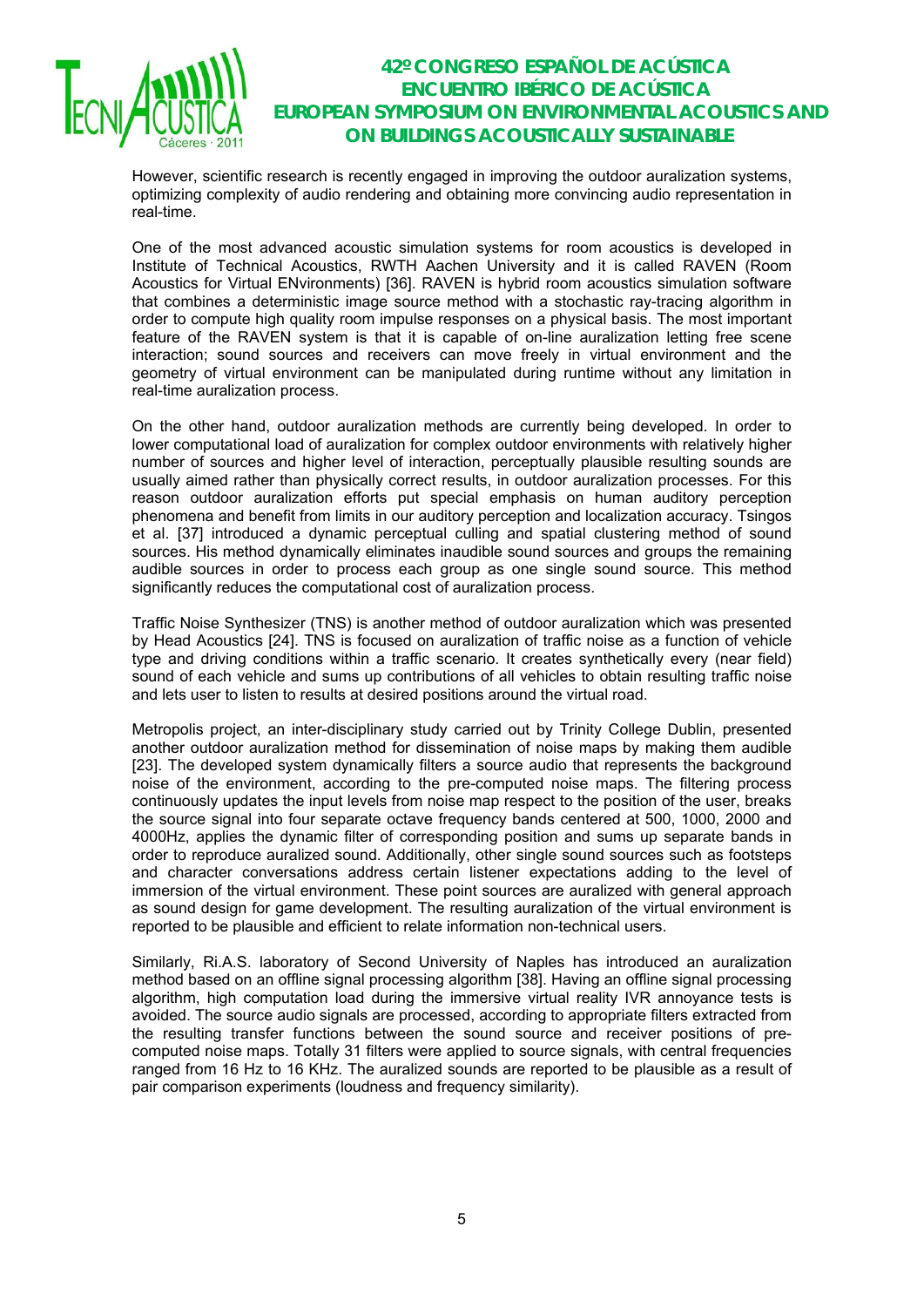

### **RECENT APPLICATIONS OF IVR AND NOT-IMMERSIVE VR IN NOISE ANNOYANCE ASSESSMENT**

#### **Road traffic noise**

Transportation infrastructures (airports, railways, roads) are the main noise sources that we are exposed to and the main cause of noise induced annoyance. For this reason the noise control measures are generally focused on transportation activities and their effect on people. The road traffic noise is the most diffuse transportation modality that we experience almost at any time of our daily lives. The mentioned VR applications combined with auralization systems are recently being used in dissemination of noise information to the community and to predict the possible future effects of new transportation infrastructure.

Environmental Protection Department of Hong Kong has introduced three-dimensional noise mapping method in order to avoid shortcomings of 2D noise maps for high-rise townscape of Hong Kong with the help of a VR application (Figure. 5a) [39]. Additionally particular attention is given to dissemination of noise information to the community through a use-friendly interface over internet. The developed application has an embedded audio system that enables user to listen representative audio samples calibrated according to the computed noise grids. The introduced VR system is not using an immersive interface that enables realistic user experience and audio representation considers only road traffic noise.

Another important study employing VR techniques for dissemination of noise information was carried out by Trinity College Dublin [23]. Metropolis project introduced a simulated lifelike city, where real people will be able to move around and experience total immersion in a computer generated Virtual Dublin (Figure. 5c). A core of the project is to simulate realistic traffic noise in a virtual environment and validate the level of realism achieved with principles of human multisensory perception. The project is based on the Audio Noise Mapping by mean the audio information is incorporated into the virtual environment after the noise map is constructed. This combination of information has the potential to be used both to disseminate environmental noise information and also as a method for engaging in collaborative feedback from the general public.



**Figure 5.** Examples of virtual environments for assessment of road traffic noise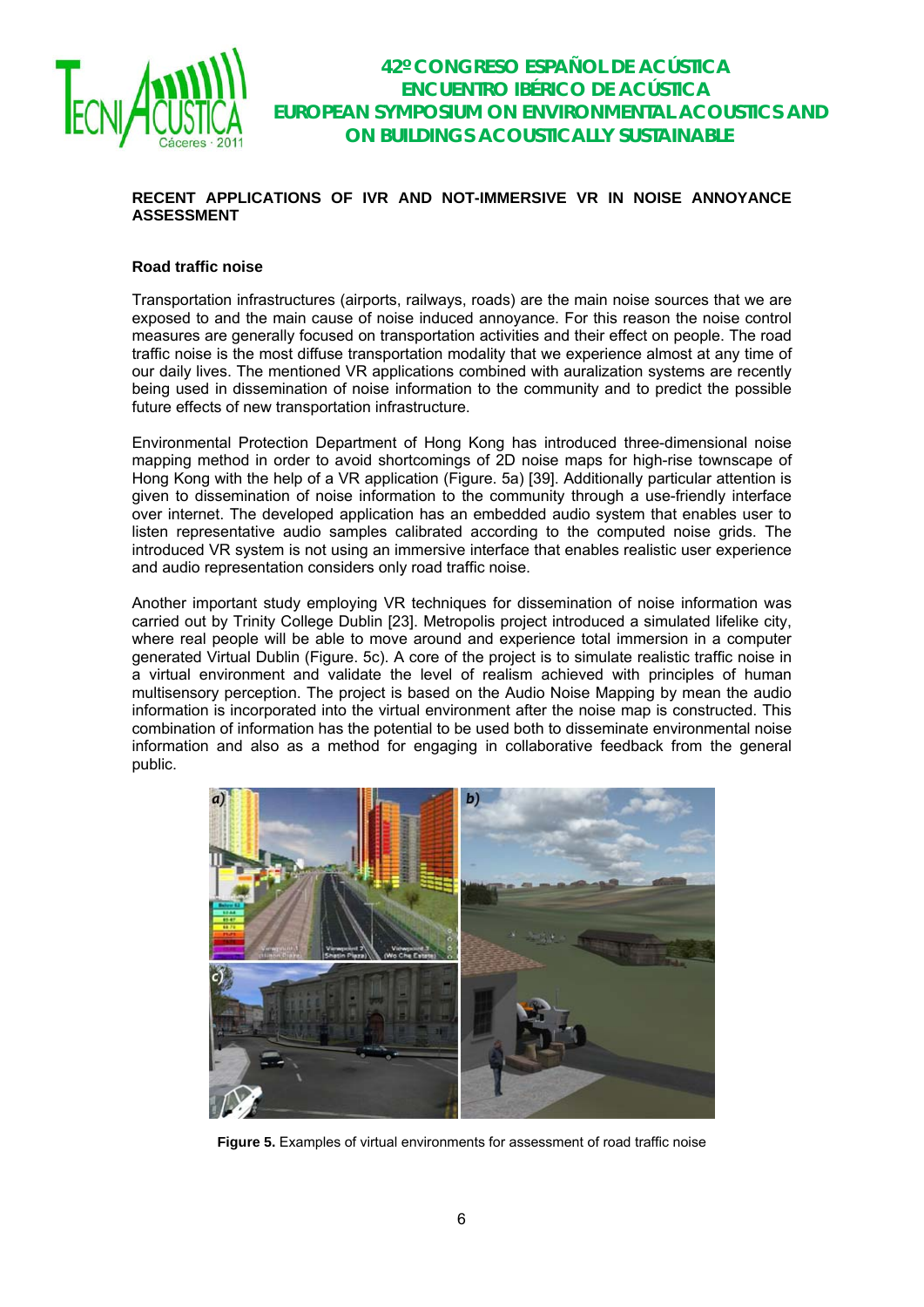

Similar approach is used in the synergic study of the RIAS Laboratory and the Laboratory of Cognitive Science and Immersive Virtual Reality of the Second University of Naples [40]. In this study the traffic noise simulation prepared integrating audio and visual stimuli, were then presented with IVR system (Figure. 6) and with the help of subjective questionnaire. In particular in a case-study of a new highway (Figure. 5b), it was found out that conventional methods to assess noise impact based on noise maps and noise limits did not match even the real response of the population. During the tests a significant correlation was found between visual annoyance and noise levels (Leq,A). These preliminary results confirm that the application of a methodology which contemplates the audio and visual annoyance reaction of a sample of the population can lead to more information for the noise impact assessment of a new project.



**Figure 6.** IVR system of the Laboratory of Cognitive Science and Immersive Virtual Reality of the Second University of Naples

### **Noise Mitigation Actions**

In Hong Kong, the Environmental Protection Department (EPD) has implemented several retroactive mitigation projects (Figure. 7a) to tackle the noise problems using an advanced tools called iRMAS "Interactive Web-based Retrofitting Noise Measure Assessment Software" [39]. This technology based on the integration of noise modeling, GIS and computer graphics, portray largely the noise environment of the city and offers enhancement of the interaction through internet, enabling tools that can help to promote stakeholders participation in environmental problems.

Joynt and Kang [41] presents a research on the subjective perception of the noise barrier material (Figure. 7b) based on the answers to three main questions: (1) Do preconceptions held about the constituent materials of an environmental noise barrier affect how people perceive the barrier will perform at attenuating noise? (2) Does aesthetic preference influence the perception of how a barrier will perform? (3) Are barriers, which are deemed more aesthetically pleasing, more likely to be perceived as better noise attenuators?. The researchers used a virtual reality setting based on film to improve the contextual realism of the inter-sensory interaction test, presented with the RAVE- Reconfigurable Advanced Virtual Environment suite, at the University of Sheffield. It was aimed to compare the perceived effectiveness of five standard 'in-situ' noise barriers, including concrete, timber, metal, transparent acrylic and a vegetative screen. The audio stimulus was held at a constant sound pressure level, whilst the visual stimulus changed. As the noise levels during the study were held constant, it was possible to attribute the participant's perception of noise attenuation by the barriers, to preconceptions of how the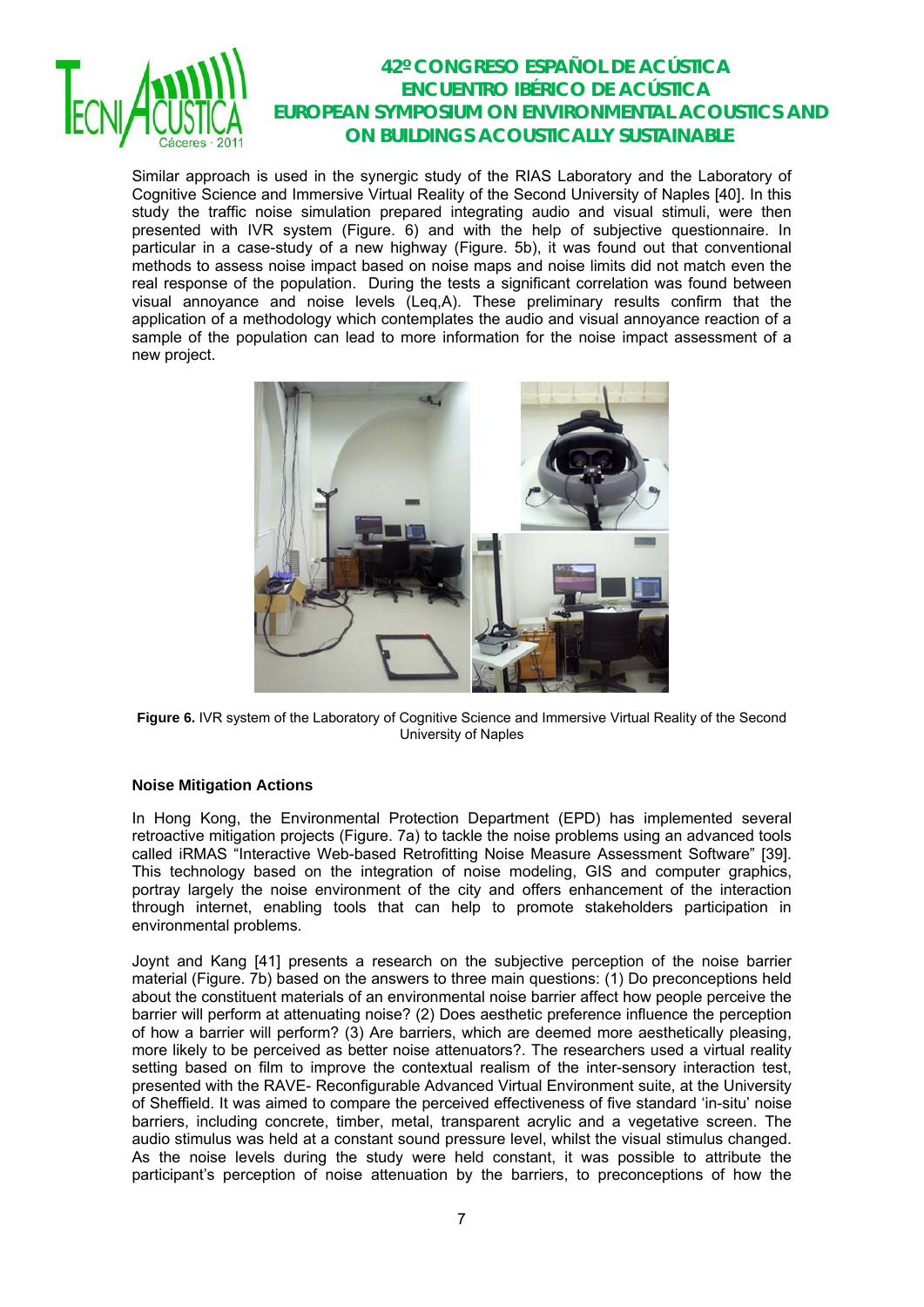

varying barrier material would attenuate noise. The results of this study showed that there was an inverse correlation between aesthetics and perception of how a noise barrier would perform. The transparent and deciduous vegetation barriers, judged most aesthetically pleasing, were judged as the least effective at attenuating noise.

Moreover, noise barrier insertions are also used to mitigate the noise effects at receivers of train pass-by. In order to investigate the influence of visual stimuli for different types of barriers (matt/transparent barriers) on noise perception, VR scenarios of a railway line were prepared (Figure. 7c) in Ri.A.S. Laboratory of the Second University of Naples. The prepared VR scenarios include auditory stimuli based on in-situ pass-by recordings and audio signals manipulated respect to the appropriate sound attenuation of different types of barriers. A subjective test conducted to evaluate perceived efficiency of introduced noise barriers by means of pair comparison technique.



**Figure 7.** Examples of virtual environments for assessment of noise mitigation interventions

### **Wind Farm Noise**

Another application field of the Immersive Virtual Reality is constituted by the prediction of noise impact caused by the wind farms. Wind farms which are usually built in areas characterized by conserved natural values, like calmness, recreational activities, landscape scenery and natural soundscape result have stronger intrusion on conserved existing soundscape and landscape. This can cause unexpected variations in the global judgment of people in terms of noise annoyance [42,43] respect to others noise sources (road traffic noise, railway noise, aircraft noise and industrial noise). Actually according to different studies, wind farm noise annoyance seem to have a characteristic dose-response curve and researchers are working to enlarge the bases of data to find a more generalized dose-response curve for wind turbine (WT) noise [44,45]. Furthermore, many researches underline the influence of non-acoustical factors, like the visibility, the geographical distribution, the color, the movement as well as the attitude towards green energy, the degree of involvement in the project and the economic benefits from wind turbine installation [46-48] which represent moderator factors on WTs noise impact.

Among the recent studies where IVR were used in order to evaluate multisensory impact of wind turbines, Jallouli et al. [26,49] evidence as most of the study on the impact of WT on landscape remain non-immersive and non-interactive while others deal with only uni-sensory perception. In their study tests composed of commented country walks and questionnaires, both in situ and in vitro conditions were prepared building a digital world by 3D Max introducing different sounds (blades noise, road traffic, birds and wind). The virtual experience took place in an immersive room equipped with a screen and 4 spatialized speakers, a computer and 2 video projectors. This study proves that VR does have the potential to anticipate the WT landscape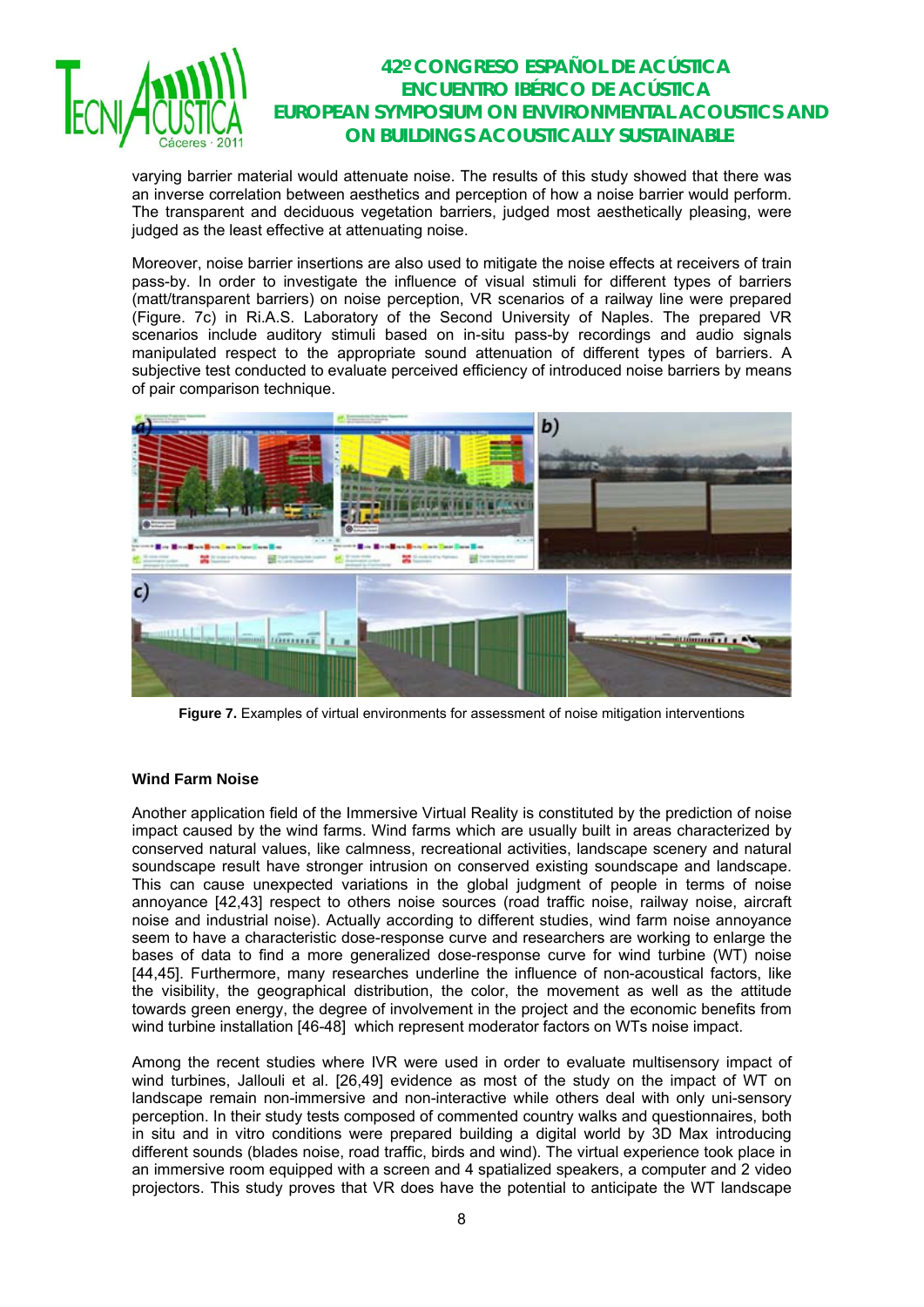

experience and present a good discussion tool for public projects. For the future the authors plan to improve the VR system by introducing natural physical motion in vitro (more free moving). It is demonstrated that the effort of pedaling (cognitive and proprioceptive cues) coupled to visual displacement provides natural motion which is important for perception of distance.



**Figure 8.** Examples of virtual environments for assessment of wind farms

Other applications were experienced by Bishop et al. [50] with the intention to give to people the ability to see, and hear, a project from their own particular point of interest. He sustain that people need to manipulate design elements while exploring the virtual space and that this experience should not be experienced alone, but it should be shared with the community at appropriate stages and with project proponents and any arbitrators linked to the decisionmaking. He applied this idea in the case study of an existing wind farm developed in the Challicum Hills area some 150 km west of Melbourne in south-eastern Australia, using a system based on GIS dataset and a viewer "SIEVE" where users were able to explore a proposed wind turbine farm allowing them to manipulate individual elements of the environment (e.g., moving objects or adding and deleting objects such as shielding trees). The built scenarios are also integrated with auditory stimuli and presented through a 3D sound system, enabling a realistic soundscape at different positions allowing the exploration of visual and noise pollution.

The potentialities of IVR application for wind farm impact assessment investigated in another study conducted by Ri.A.S. Laboratory and the Laboratory of Cognitive Science and Immersive Virtual Reality [51]. The author examined the case study of a wind farm in San Giorgio la Molara (BN), sited in the Apennines area between Campania and Molise regions. The wind farm consists of 340 pylons and lattice towers 40-50 meter high, each of which has three blades rotors with a diameter between 30 and 35 meters. The 3D scenarios of the area were modeled both with traditional noise prediction software and with Virtual Reality software. Every 3D simulation of the investigated wind farm represented the actual condition, characterized by the presence of the wind turbines (post operam condition) and in a simulated scenario representing the condition before the installation of the wind turbines (ante operam condition). Simulations were prepared integrating visual scenario with audio stimuli recorded in situ and afterwards manipulated using the transfer function source-receivers extracted from the results of the noise prediction software. First results of the test were focused on the cutoff distance, e.g. that distance where noise annoyance doesn't change away from WT, could be identified between 100 and 250 meters. However, authors suggest further understanding and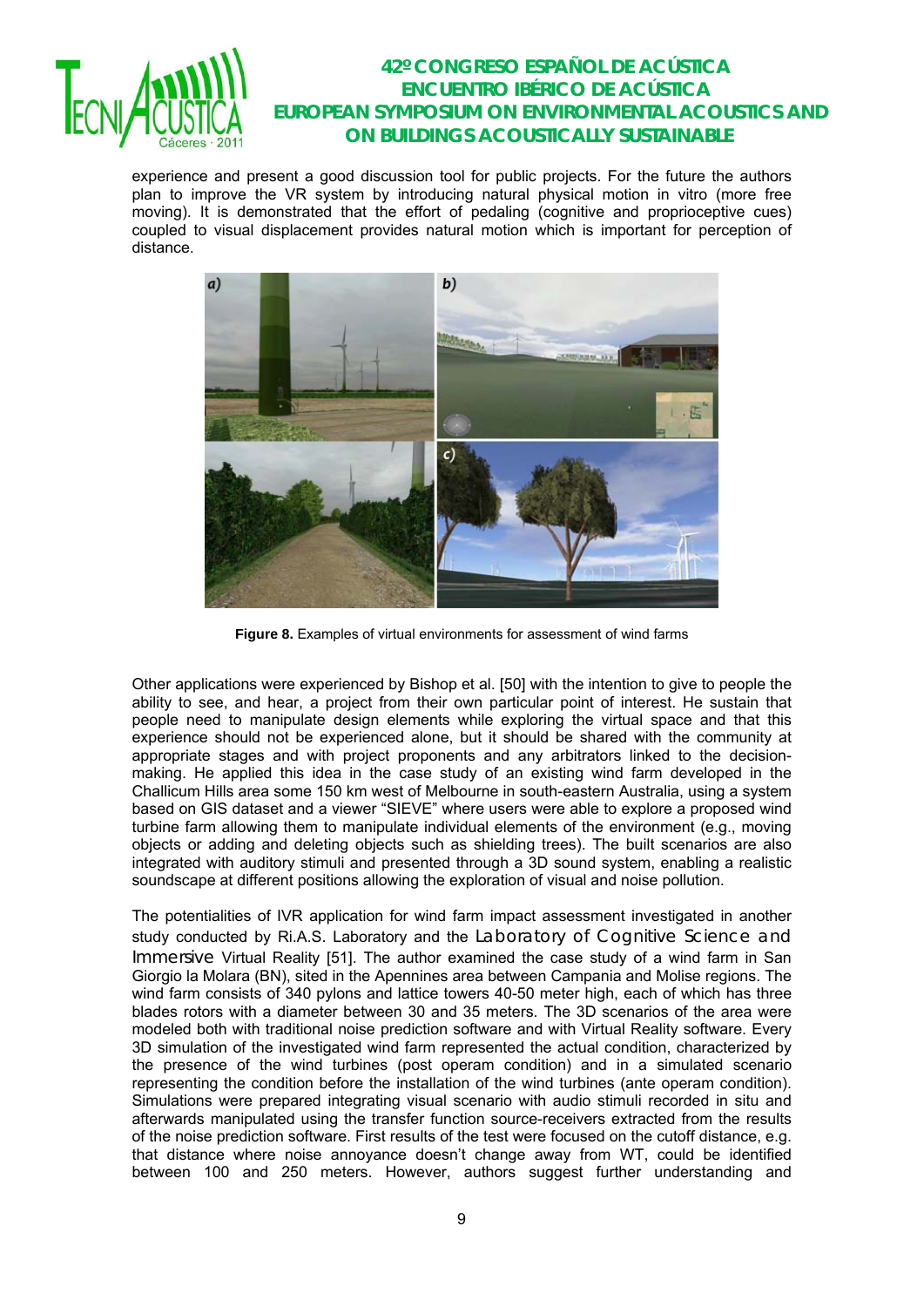

investigations on cutoff distances for noise annoyance could provide insight to set buffer zones around WTs.

### **Urban Design and Soundscape Studies**

Apart from noise annoyance studies conducted so far, in last decade soundscape approach has been emerging with a special emphasis on sensorial qualities as well as annoyance. The soundscape approach integrates the exposed people as local experts to design and planning process in urban related issues. There are several efforts that employ VR applications in order to enhance the communication between actors of spatial decisions as a user-friendly presentation tool, to support urban design practices with a multisensory approach and to evaluate overall quality of urban soundscapes [25, 52].

George Drettakis et al. [25] presented an interactive virtual environment offering a high level of audiovisual realism with 3D sound, shadows, sun coverage, vegetation and crowds, to be used in architectural design and urban planning domains. The developed VR application enables the working group of a real-world urban planning project (redesign of public spaces as part of the construction of a new Tramway in the city of Nice in France) to see and discuss issues concerning the design of the square. The presence of spatialized 3D sound such as fountains, the tramway and buses in VR application is reported to be an important aspect to evaluate the overall ambience and atmosphere formed by design scenarios. The resulting VR application aided in decision making and brainstorming process of the real-world project and it is used as a presentation tool of design scenarios.



**Figure 9.** Examples of virtual environments for assessment of urban spaces; a) Place Garibaldi constructed for the study of a future Tramway project [25], b) Calle San Jacinto constructed fo future scenarios of lighting and soundscape [52].

One other study in same field was conducted with a collaboration of Ri.A.S. Built Environment Control Laboratory, Second University of Naples and the General Directorate of Climate Change and Urban Environment, Andalusia-Spain [52]. The study aimed to demonstrate the possible changes in urban environment due to the new regional regulations on noise and urban lighting through an interactive virtual reality application. The prepared VR application consists of three audio-visual scenarios of of the 'calle San Jacinto, Seville'; 1) the actual situation at daytime, 2) sodium-vapor lamp lighting at nighttime 3) LED lamp lighting at nighttime, all three accompanied with appropriate soundscape reproductions. The resulting application gives a qualitative insight about future of the mentioned street and it is intended to enhance this preliminary application in order to have a more realistic and precise representation to be used for a public opinion survey. A mobile IVR laboratory was developed by RiAS Laboratory so as to conduct surveys in situ with real users of the study area.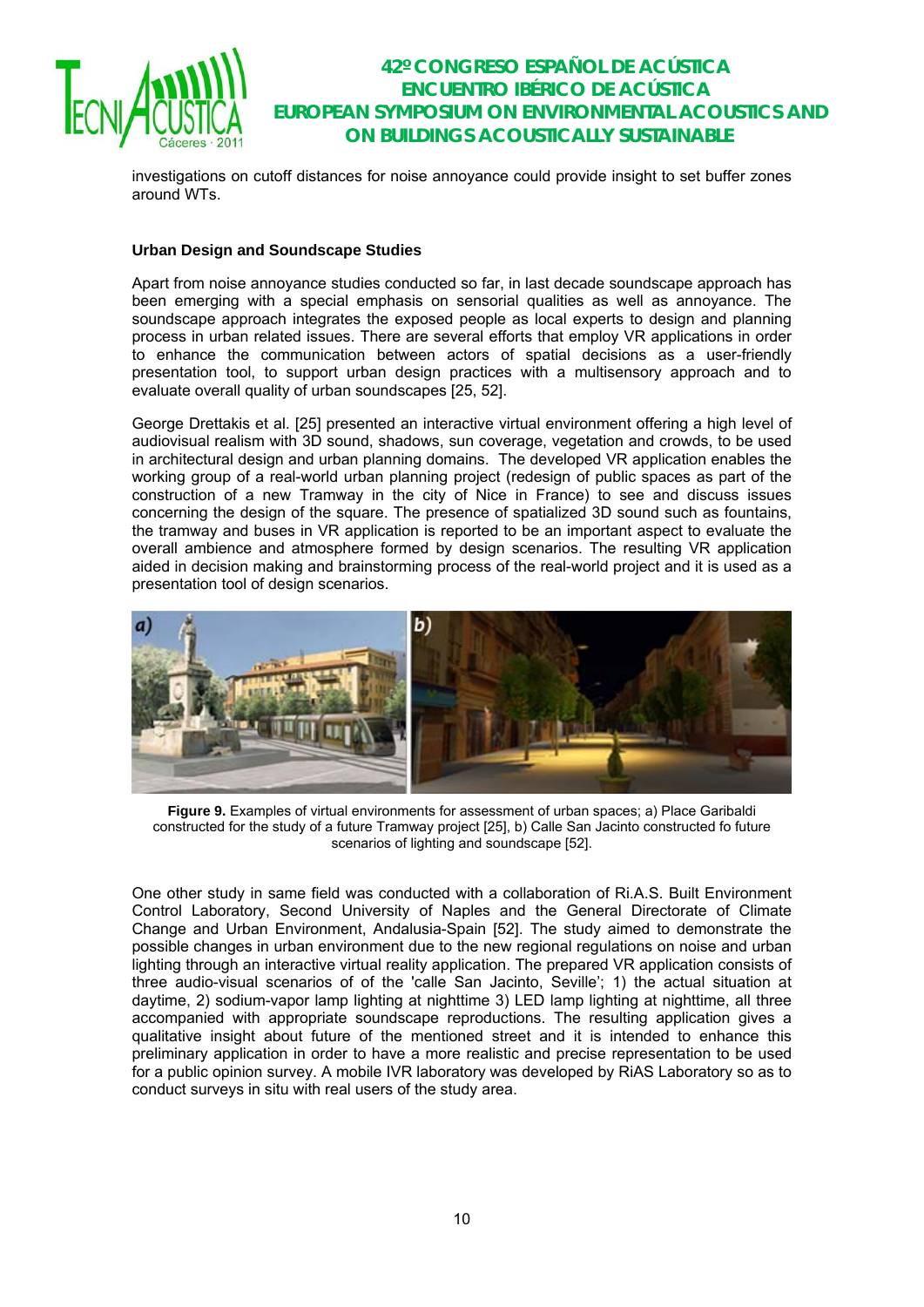



**Figure 10.** Mobile IVR lab of Ri.A.S., Second University of Naples.(in construction)

### **DISCUSSION**

The experiences in traditional environmental impact assessment (EIA) often have showed as the traditional method to assess the impact of new infrastructures or of urban renovation projects can be not sufficient to consider completely the future effects of a new project on the interested population. At the same time many research have demonstrate again as the monosensorial perception of the physical stimuli don't even match the multi-sensorial perception which the population experiences in the real world, as well as that the vision represent one of the main moderator factor of noise perception. Moreover others moderator factors were identified into the individual sphere that involve psychological and social aspects.

Today thanks to the high growth of computer elaboration capacity and of the development of new output devices (effectors) in order to reproduce full spectrum of sensory stimuli new attempts to reproduce "virtually" the scenarios of project have been made worldwide by researchers. The Immersive Virtual Reality today represent the only application where all these aspects can converge. This technique offer several advantages over conventional noise annoyance studies in which noise and its effects are undertaken by means of energetic levels of sound and psychosocial variations between communities are under estimated. Also IVR approach introduces enhancements in laboratory experiments. The advantages include:

- Mediating variables are introduced with Multisensory Immersion
- Psychosocial variations are considered with appraisal of local experts
- User friendly interfaces are introduced for dissemination of technical noise data
- Public participation in decision making process is promoted through the presented future scenarios in a very transparent way to the end-users
- Fully customizable and affordable instrumentation promotes experimental design process

Nevertheless there are some important points to consider and to develop in order to take full advantage of the IVR approach.

- Outdoor auralization techniques should be improved in order to have scientifically accurate results.
- The experiment protocol should be designed with objective and subjective psychological measures considering short duration exposures and the overall characteristics of sonic environments
- Subject groups (local experts) should be diversified and chosen efficiently from the corresponding study areas.
- The process and steps of public participation should be well designed in order to take full advantage of public feedback and in order to support public acceptance for the proposed future scenarios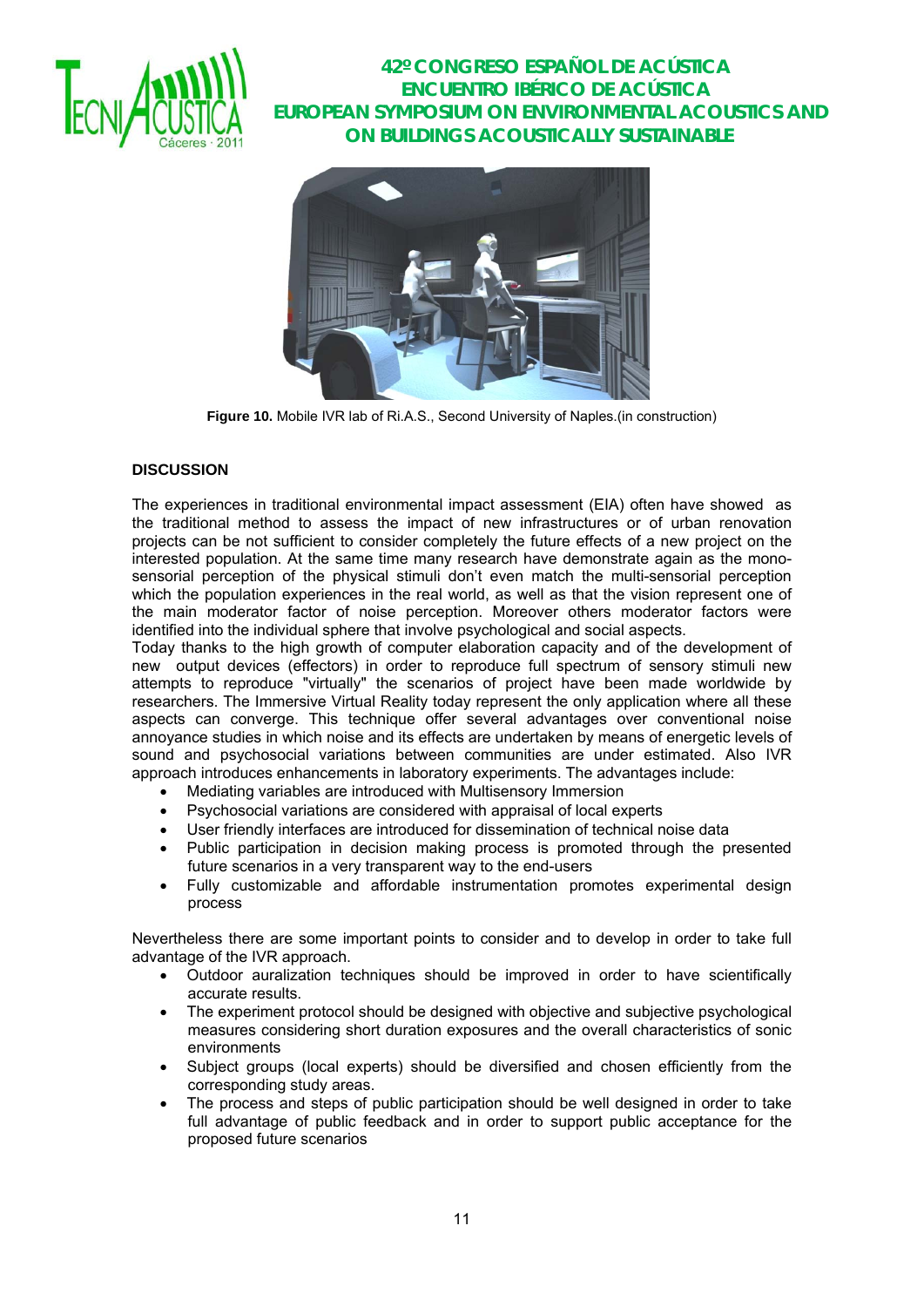

### **REFERENCES**

- [1] H. M. E. Miedema and H. Vos, "Exposure-response relationships for transportation noise," *Journal of the Acoustical Society of America*, vol. 104, no. 6, pp. 3432-3445, Dec. 1998.
- [2] H. M. E. Miedema and C. G. M. Oudshoorn, "Annoyance from transportation noise: relationships with exposure metrics DNL and DENL and their confidence intervals," *Environmental health perspectives*, vol. 109, no. 4, pp. 409-416, Apr. 2001.
- [3] European Commission Working Group on Health and Socio-Economic Aspects, "Position Paper on Dose-Effect Relationships for Night Time Noise," European Commission, Position Paper, Nov. 2004.
- [4] T. J. Schultz, "Synthesis of social surveys on noise annoyance," *Journal of the Acoustical Society of America*, vol. 64, no. 2, pp. 377-405, Aug. 1978.
- [5] "DIRECTIVE 2002/49/EC of the European Parliament and of the Council of 25 June 2002relating to the assessment and management of environmental noise," *Official Journal of the European Communities*, vol. 189, pp. 12-25, Jul. 2002.
- [6] M. Luigi, M. Masullo, and S. Basturk, "New Tools for the Noise Annoyance Assessment of Projects," in *2nd UNTREF International Congress on Acoustics*, Buenos Aires, Argentina, 2010.
- [7] S. L. Staples, "Public Policy and Environmental Noise: Modeling Exposure or Understanding Effects," *American Journal of Public Health*, vol. 87, no. 12, pp. 2063-2067, Dec. 1997.
- [8] P. Lercher and D. Botteldooren, "General and/or local assessment of the impact of transportation noise in environmental health impact studies?," in *Proceedings of the 6th European Conference on Noise Control - Euronoise 2006*, Tampere, Finland, 2006.
- [9] P. Lercher, B. De Greve, D. Botteldooren, and J. Rüdisser, "A comparison of regional noise-annoyance-curves in alpine areas with the European standard curves," in *Proceedings of the 9th Congress of the International Commission on the Biological Effects of Noise - ICBEN 2008*, Foxwoods, CT, USA, 2008.
- [10] J. J. Gibson, *The senses considered as perceptual systems*. Greenwood Press, 1983.
- [11] R. L. Gregory, "Knowledge in perception and illusion," *Philosophical Transactions of the Royal Society of London. Series B: Biological Sciences*, vol. 352, no. 1358, p. 1121, 1997.
- [12] M. A. Meredith, "On the neuronal basis for multisensory convergence: a brief overview." *Cognitive Brain Research*, vol. 14, no. 1, pp. 31-40, Jun. 2002.
- [13] H. Fastl, "Audio-visual interactions in loudness evaluation," in *Proceedings of the 18th International Congress on Acoustics - ICA 2004*, Kyoto, Japan, 2004, vol. 2, pp. 1161– 1166.
- [14] J. D. Guillén and I. López Barrio, "Importance of personal, attitudinal and contextual variables in the assessment of pleasantness of the urban sound environment," in *19th International Congress on Acoustics (ICA)*, Madrid, Spain, 2007.
- [15] G. Brambilla, P. Verardi, M. Di Gabriele, and L. Maffei, "Urban soundscape appraisal in laboratory: a tool fortesting and improving urban renewal," in *7th European Conference on Noise Control - Euronoise 2009*, Edinburgh, Scotland, 2009.
- [16] N. Otto, S. Amman, C. Eaton, and S. Lake, "Guidelines for jury evaluations of automotive sounds," in *Proceedings of the 1999 Noise and Vibration Conference*, Traverse City, MI, USA, 1999.
- [17] B. De Coensel, D. Botteldooren, B. Berglund, M. E. Nilsson, T. De Muer, and P. Lercher, "Experimental investigation of noise annoyance caused by high-speed trains," *Acta acustica united with acustica*, vol. 93, no. 4, pp. 589–601, 2007.
- [18] "A Virtual Car: Prediction of Sound and Vibration in an Interactive Simulation Environment," in *SAE 2001 Noise & Vibration Conference & Exposition*, Grand Traverse, MI, USA, 2001.
- [19] J. Hynninen, "A software-based system for listening tests," Master's Thesis, Helsinki University of Technology, Espoo, 2001.
- [20] 01dB-Metravib, "dBJury Sound Quality Jury Evaluation," Sep-2011. [Online]. Available: http://www.01db-metravib.com/environment.13/products.16/dbjury-sound-quality-juryevaluation.2086/?L=1.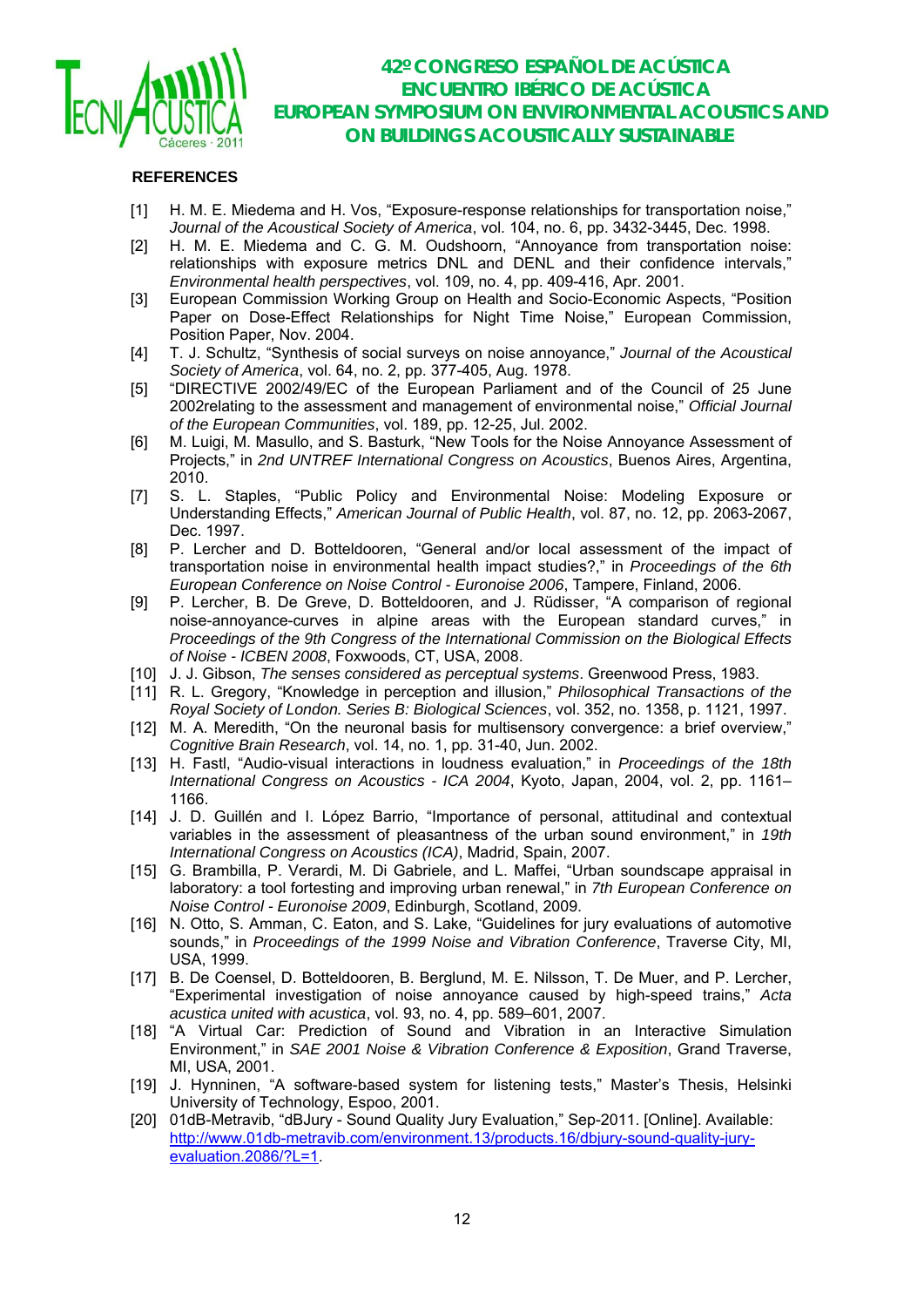

- [21] Brüel & Kjær Sound & Vibration Measurement A/S, "Psychoacoustic Test Bench Software," Sep-2011. [Online]. Available:
- http://www.bksv.com/applications/soundquality/psychoacoustictestbenchsoftware.aspx. [22] HEAD acoustics GmbH, "SQuare - Sound Quality Representation and Evaluation Studio," Sep-2011. [Online]. Available: http://www.head-acoustics.de/eng/nvh\_square.htm.
- [23] P. McDonald, H. Rice, and S. Dobbyn, "The Sound of the City: Auralisation of Community Noise Data," in *38th International Congress and Exposition on Noise Control Engineering - Inter Noise 2009*, Ottawa, Canada, 2009.
- [24] A. Fiebig and K. Genuit, "Development of a synthesis tool for soundscape design," in *7th European Conference on Noise Control - Euronoise 2009*, Edinburgh, Scotland, 2009.
- [25] G. Drettakis, M. Roussou, A. Reche, and N. Tsingos, "Design and Evaluation of a Real-World Virtual Environment for Architecture and Urban Planning," *Presence: Teleoperators & Virtual Environments, MIT Press*, 2007.
- [26] J. Jallouli, G. Moreau, and R. Querrec, "Wind turbines' landscape: using virtual reality for the assessment ofmultisensory perception in motion," in *15th ACM Symposium on Virtual Reality Software and Technology - VRST 2008*, Bordeaux, France, 2008.
- [27] S. Curcuruto, M. Di Gabriele, L. Maffei, and R. Silvaggio, "Sviluppo Di Metodologie Innovative A Supporto Degli Studi Di Impatto Acustico Nelle Valutazioni Di Impatto Ambientale," in *37th National Congress of Acoustical Society of Italy - AIA 2010*, Syracuse, Italy, 2010.
- [28] G. C. Burdea and P. Coiffet, *Virtual Reality Technology*, 2nd ed. New York, NY, USA: John Wiley & Sons, Inc., 2003.
- [29] F. Biocca and B. Delaney, "Immersive virtual reality technology," in *Communication in the age of virtual reality*, Hillsdale, NJ, USA: L. Erlbaum Associates Inc., 1995, pp. 57–124.
- [30] CyberGlove Systems LLC, "CyberForce force feedback system," Sep-2011, [Online]. Available: http://www.cyberglovesystems.com/products/cyberforce/overview.
- [31] T. Hoshi, M. Takahashi, T. Iwamoto, and H. Shinoda, "Noncontact Tactile Display Based on Radiation Pressure of Airborne Ultrasound," *IEEE Transactions on Haptics*, vol. 3, no. 3, pp. 155–165, 2010.
- [32] T. Narumi, S. Nishizaka, T. Kajinami, T. Tanikawa, and M. Hirose, "Meta Cookie+: An Illusion-Based Gustatory Display," *Virtual and Mixed Reality-New Trends*, pp. 260–269, 2011.
- [33] WorldViz LLC, "PPT X motion capture system," Sep-2011. [Online]. Available: http://www.worldviz.com/products/ppt/pptx.html.
- [34] Arrington Research, "Viewpoint Eye Tracker system," Sep-2011. [Online]. Available: http://www.arringtonresearch.com/viewpoint.html.
- [35] M. Vorländer, *Auralization: fundamentals of acoustics, modelling, simulation, algorithms and acoustic virtual reality*. Springer, 2008.
- [36] D. Schröder, F. Wefers, S. Pelzer, D. Rausch, M. Vorländer, and T. Kuhlen, "Virtual Reality System at RWTH Aachen University," in *Proceedings of the International Symposium on Room Acoustics (ISRA), Melbourne, Australia*, Melbourne, Australia, 2010.
- [37] N. Tsingos, E. Gallo, and G. Drettakis, "Perceptual Audio Rendering of Complex Virtual Environments," in *31st annual conference on Computer graphics and interactive techniques SIGGRAPH 2004*, Los Angeles, CA, USA, 2004.
- [38] F. Perea Pérez, S. Basturk, M. Masullo, and R. Hernandez, "A Tool for Environmental Auralization of Stationary SoundSources," in *1st European Congress on Sound and Vibration - EAA EuroRegio 2010*, Ljubljana, Slovenia, 2010.
- [39] C.-wing Law, C.-kwan Lee, A. S.-wai Lui, M. K.-leung Yeung, and K.-che Lam, "Advancement of three-dimensional noise mapping in Hong Kong," *Applied Acoustics*, vol. 72, no. 8, pp. 534-543, Jul. 2011.
- [40] L. Maffei, S. Iachini, M. Di Gabriele, S. Basturk, and G. Ruggiero, "New Audio-Visual Approach For Environmental Noise Assessment," in *39th International Congress and Exposition on Noise Control Engineering - Inter Noise 2010*, Lisbon, Portugal, 2010, p. 252.
- [41] J. L. R. Joynt and J. Kang, "The influence of preconceptions on perceived sound reduction by environmental noise barriers," *Science of The Total Environment*, vol. 408, no. 20, pp.